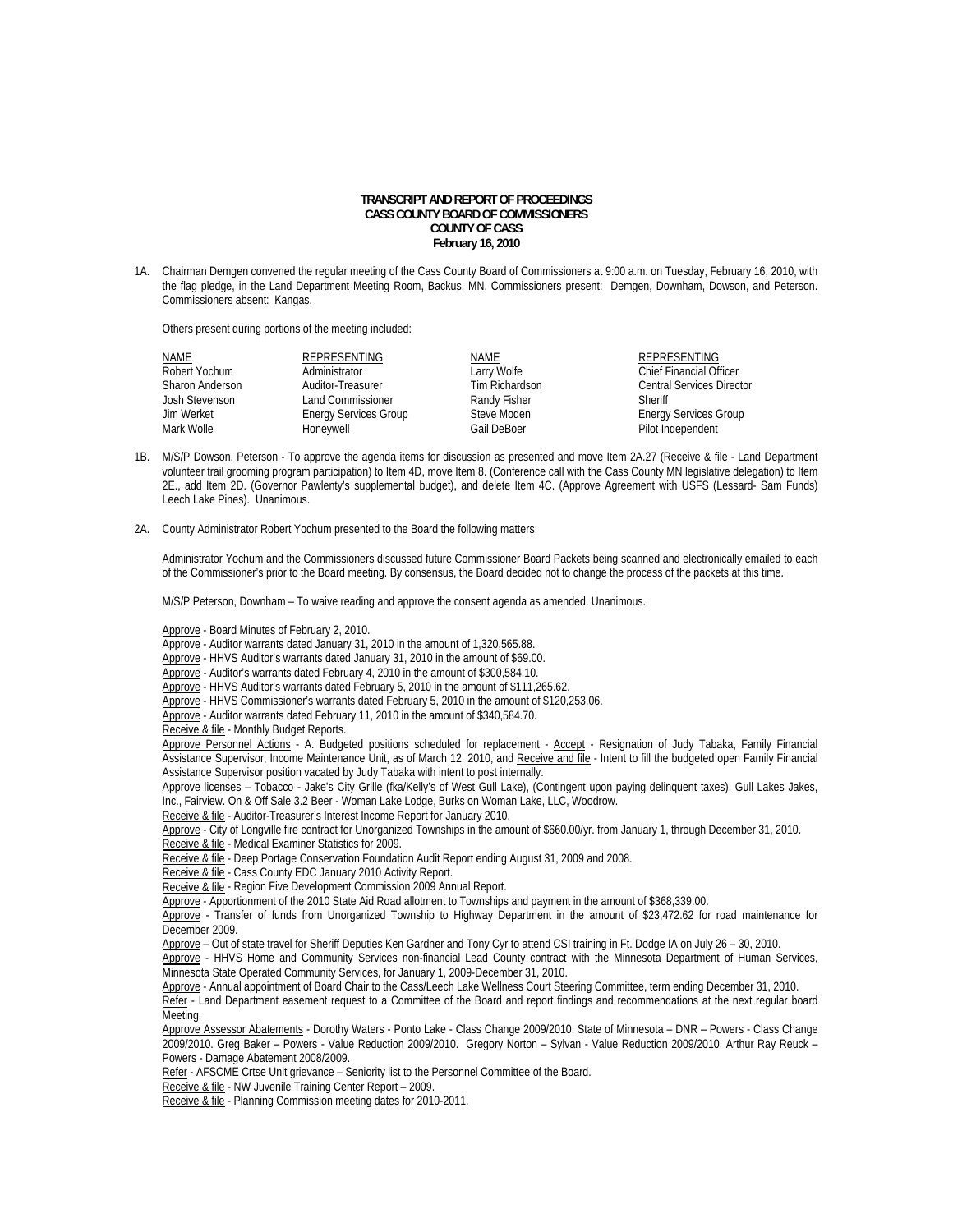- 2B. Administrator Yochum reported back on the Mississippi Headwaters Board discussion at the Tuesday, February 2, 2010 Board Meeting. Mr. Yochum reported that all of the eight counties contribute the same amount of \$1,500.00 per year, and Cass County contributes office space (lease through December 31, 2011) at the Backus Land Department Building. No action taken.
- 2C. Administrator Yochum discussed the Cass County Environmental Services Department report on the status of SSTS Ordinance revisions required by MPCA rule to be adopted by February 4, 2010. MPCA has now informed all of the Counties that they do not need to meet this date but do need an ordinance in place by the end of June 2010. Mr. Yochum informed the Board that AMC has formally requested (or will this week) the MPCA to extend the deadline for LGU's to adopt until after the pending changes are implemented so that the LGU's only need to adopt an ordinance once. Cass County is going forward with drafting an ordinance, holding stakeholders meetings, and planning to schedule public hearings so that we will be on track to adopt an ordinance by June but at the same time, not rushing forward in case the deadline is extended. If this happens we will likely wait until the new rules are final and adopt a new ordinance at that time.

 M/S/P Dowson, Peterson – To table amendments to Cass County's SSTS Ordinance that will incorporate the MPCA Rules until after the 2010 MN Legislative session. Unanimous.

- 2D. Chief Financial Officer Larry Wolfe reported on Governor Tim Pawlenty's supplemental budget recommendations to the Legislature that were released to the public on Monday, February 15, 2010. The proposed funding reduction to budgeted 2010 Cass County state aids (County Program Aid and Market Value credits) is \$910,445.00 Mr. Wolfe also commented that the impact to County departmental budgets of proposed reductions to State agencies is not clear at this time. Administrator Yochum added that although the supplemental budget is only a proposal, the probability of implementing the balance of our \$500,000.00 contingency plan is high. By consensus, the Board requested staff to report back at the Tuesday, March 2, 2010 Board Meeting.
- 2E. At this time the Board had a telephone briefing with Senator Mary Olson from her office in St. Paul. Items discussed with the Senator were: Public land management; The Governor's supplemental budget; County jail use by the State; Consolidation of services with the State and neighboring counties. Senator Olson thanked the Board for their input and encouraged additional telephone conference calls during the legislative session.
- 3A. Auditor-Treasurer Sharon Anderson requested authorization to enter into an agreement with a new electronic payment processor. Federal Payments would replace Official Payments Corporation. Payment services are at no cost to the County, rather they are totally funded by the customer via convenience fees.

M/S/P Dowson, Downham – To approve entering into an agreement with Federal Payments for electronic payment processing at no cost to Cass County. Unanimous.

4A. Land Commissioner Josh Stevenson requested the Board to establish public meeting dates for updating the Forest Resource Management Plan. The meetings will gather public input on a proposed update to the "Cass County Long Range Resource Management Plan" which provides direction for the use and management of roughly 254,000 acres of county-administered tax-forfeited land. Two meetings would be held to solicit public comment beginning on Tuesday, March 16, 2010, beginning at 7:00 p.m. to be held at the Cass County Land Department in Backus MN, and the second one on Tuesday, March 23, 2010, beginning at 7:00 p.m. at the Cass County Courthouse, Commissioners Meeting Room, in Walker MN.

M/S/P Peterson, Downham – To approve public input meeting dates for review of the Forest Resource Management Plan on Tuesday, March 16, 2010, beginning at 7:00 p.m. to be held at the Cass County Land Department in Backus MN, and Tuesday, March 23, 2010, beginning at 7:00 p.m. at the Cass County Courthouse, Commissioners Meeting Room, in Walker MN. Unanimous.

4B. Mr. Stevenson presented Resolution No. 11-10 Grant-In-Aid Trail Assistance for 2010 - 2011 for Cass County Ski Trails - Hiram, Washburn Lake, Goose Lake, Cut Lake, and Snowmobile Trails - Arctic, Paul Bunyan, Aspen, Pipeline, Brush Pilots, Snoway 1, Chippewa, Snowsnake, Eagle Country, Soo Line, Heartland, Triville, Hiram, Winnie Loop, Lost Girl, Wood Lake, Wadena Trail Breakers, and All Terrain Vehicle Trails – Soo Line.

Commissioner Dowson offered Resolution No. 11-10 and moved its adoption, Commissioner Downham seconded:

BE IT RESOLVED, that the Board of Commissioners of Cass County, Minnesota, hereby approved applications for the 2010-2011 grant-in-aid assistance for:

## Cass County Ski Trails

| гэлгттан э |               |
|------------|---------------|
| Hiram      | Washburn Lake |
| Goose Lake | Cut Lake      |

Snowmobile Trails

| <b>JIUWIIIUUIE TIAIIS</b> |                     |           |             |  |  |
|---------------------------|---------------------|-----------|-------------|--|--|
| $\bullet$                 | Arctic              | ٠         | Paul Bunyan |  |  |
| $\bullet$                 | Aspen               | $\bullet$ | Pipeline    |  |  |
| $\bullet$                 | <b>Brush Pilots</b> | $\bullet$ | Snoway 1    |  |  |
| $\bullet$                 | Chippewa            | ٠         | Snowsnake   |  |  |
|                           | Eagle Country       | ٠         | Soo Line    |  |  |
| $\bullet$                 | Heartland           |           | Triville    |  |  |
| $\bullet$                 | Hiram               | $\bullet$ | Winnie Loop |  |  |
| $\bullet$                 | Lost Girl           | ٠         | Wood Lake   |  |  |
|                           | $\cdots$ $\cdots$   |           |             |  |  |

• Wadena Trail Breakers